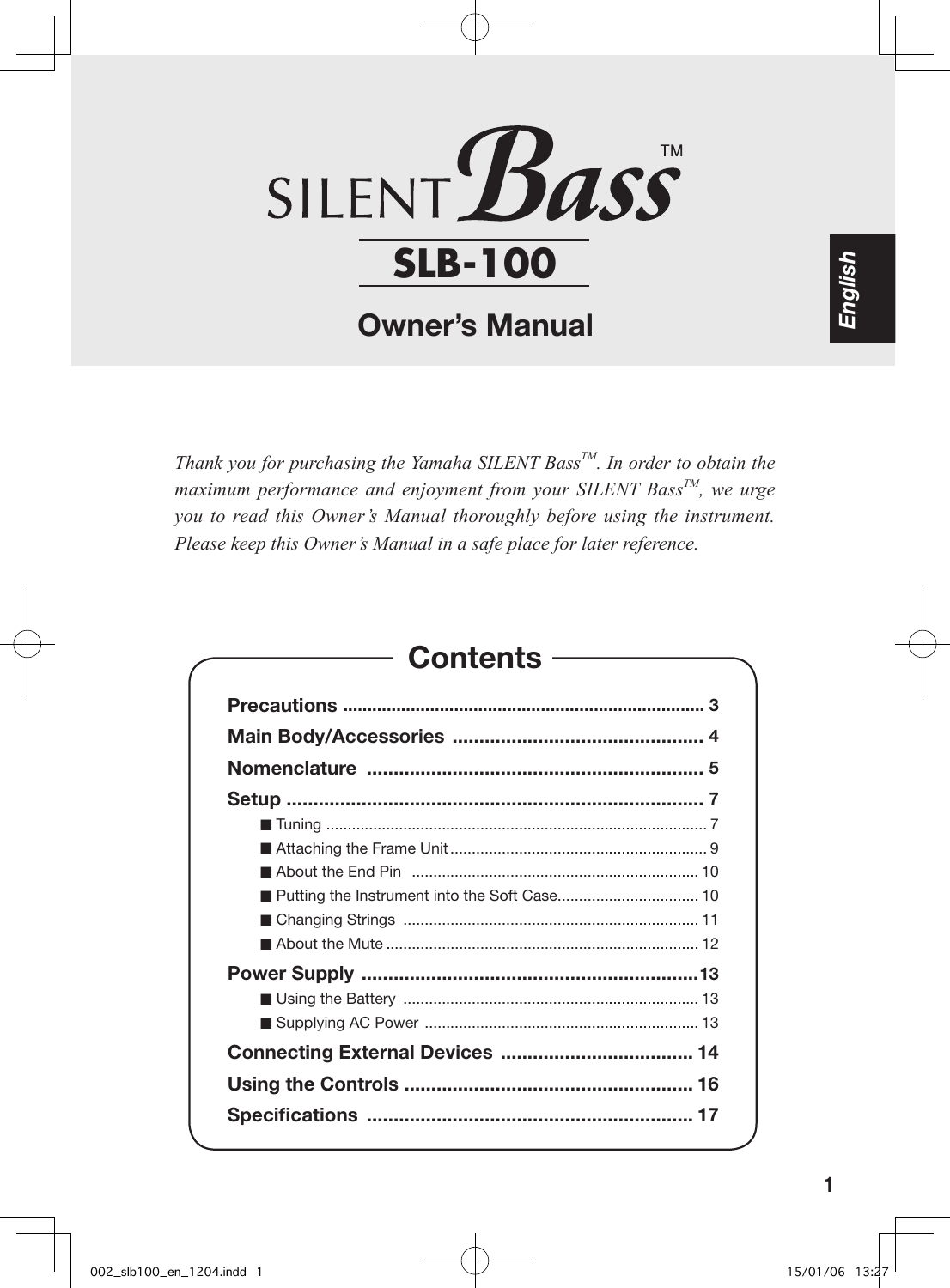#### SPECIAL MESSAGE SECTION

This product utilizes batteries or an external power supply (adaptor). DO NOT connect this product to any power supply or adaptor other than one described in the manual, on the name plate, or specifically recommended by Yamaha.

This product should be used only with the components supplied or; a cart, rack, or stand that is recommended by Yamaha. If a cart, etc., is used, please observe all safety markings and instructions that accompany the accessory product.

SPECIFICATIONS SUBJECT TO CHANGE: The information contained in this manual is believed to be correct at the time of printing. However, Yamaha reserves the right to change or modify any of the specifications without notice or obligation to update existing units.

Do not attempt to service this product beyond that described in the usermaintenance instructions. All other servicing should be referred to qualified service personnel.

This product, either alone or in combination with an amplifier and headphones or speaker/s, may be capable of producing sound levels that could cause permanent hearing loss. DO NOT operate for long periods of time at a high volume level or at a level that is uncomfortable. If you experience any hearing loss or ringing in the ears, you should consult an audiologist. IMPORTANT: The louder the sound, the shorter the time period before damage occurs.

NOTICE: Service charges incurred due to a lack of knowledge relating to how a function or effect works (when the unit is operating as designed) are not covered by the manufacturer's warranty, and are therefore the owner's responsibility. Please study this manual carefully and consult your dealer before requesting service.

ENVIRONMENTAL ISSUES: Yamaha strives to produce products that are both user safe and environmentally friendly. We sincerely believe that our products and the production methods used to produce them meet these goals. In keeping with both the letter and the spirit of the law, we want you to be aware of the following:

Battery Notice: This product MAY contain a small non-rechargeable battery which (if applicable) is soldered in place. The average life span of this type of battery is approximately five years. When replacement becomes necessary, contact a qualified service representative to perform the replacement.

This product may also use "household" type batteries. Some of these may be rechargeable. Make sure that the battery being charged is a rechargeable type and that the charger is intended for the battery being charged.

When installing batteries, do not mix old batteries with new, or with batteries of a different type. Batteries MUST be installed correctly. Mismatches or incorrect installation may result in overheating and battery case rupture.

Warning: Do not attempt to disassemble or incinerate any battery. Keep all batteries away from children. Dispose of used batteries promptly and as regulated by the laws in your area. Note: Check with any retailer of household type batteries in your area for battery disposal information.

Disposal Notice: Should this product become damaged beyond repair, or for some reason its useful life is considered to be at an end, please observe all local, state, and federal regulations that relate to the disposal of products that contain lead, batteries, plastics, etc. If your dealer is unable to assist you, please contact Yamaha directly.

NAMEPLATE LOCATION: The nameplate is located on the bottom of the product. The model number, serial number, power requirements, etc., are located on this plate. You should record the model number, serial number, and the date of purchase in the spaces provided below and retain this manual as a permanent record of your purchase.

| Model |  |  |
|-------|--|--|
|       |  |  |

Serial No.

Purchase Date

92-BP

## PLEASE KEEP THIS MANUAL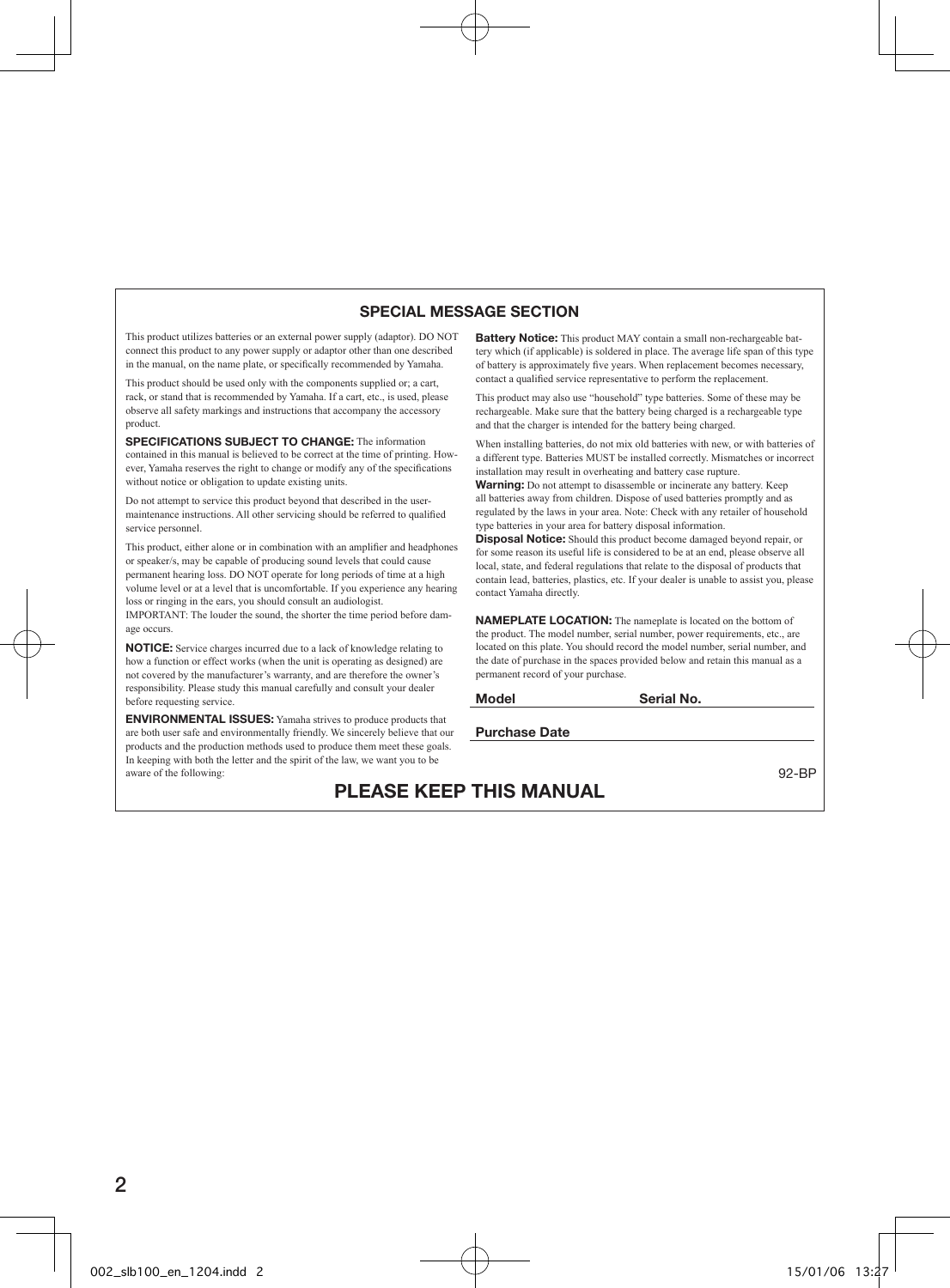### Your SILENT Bass™ will give you years of reliable service if you follow the simple rules given below:

### ■ Location

Do not expose it to the following conditions to avoid deformation, discoloration, or more serious damage.

- Direct sunlight (e.g. near a window).
- High temperatures (e.g. near a heat source, outside, or in a car during the daytime).
- Excessive humidity.
- Excessive dust.
- Strong vibration.

#### ■ Power Supply

- Turn the power switch OFF when not in use.
- If you use an AC power adaptor, unplug the adaptor from the AC outlet if not to be used for an extended period of time.
- Unplug the AC power adaptor during electric storms.
- Avoid plugging the AC power adaptor into the same AC outlet as appliances with high power consumption, such as electric heaters or ovens. Also avoid using multi-plug adaptors since these can result in reduced sound quality and possibly damage.

### ■ Turn Power OFF When Making Connections

• To avoid damage to the SILENT Bass™ and other devices to which it is connected (a sound system, for example), turn the power switches of all related devices OFF prior to connecting or disconnecting audio cables.

### ■ Handling and Transport

- Never apply excessive force to the controls, connectors or other parts.
- Always unplug cables by gripping the plug firmly. not by pulling on the cable.
- Disconnect all cables before moving the unit.
- Physical shocks caused by dropping, bumping, or placing heavy objects on the unit can result in scratches and more serious damage.

### ■ Cleaning

- Clean the cabinet and panel with a dry soft cloth.
- A slightly damp cloth may be used to remove stubborn grime and dirt.
- Never use cleaners such as alcohol or thinner.
- Avoid placing vinyl objects on top of the unit (vinyl can stick to and discolor the surface).

### ■ Electrical Interference

• This unit contains electric circuitry and may cause interference if placed too close to radio or television receivers. If this occurs, move it further away from the affected equipment.

Yamaha is not responsible for damage caused by improper handling or operation.

### Information for Users on Collection and Disposal of Old Equipment and used Batteries



These symbols on the products, packaging, and/or accompanying documents mean that used electrical and electronic products and batteries should not be mixed with general household waste. For proper treatment, recovery and recycling of old products and used batteries, please take them to applicable collection points, in accordance with your national legislation and the Directives 2002/ 96/EC and 2006/66/EC.

By disposing of these products and batteries correctly, you will help to save valuable resources and prevent any potential negative effects on human health and the environment which could otherwise arise from inappropriate waste handling.

For more information about collection and recycling of old products and batteries, please contact your local municipality, your waste disposal service or the point of sale where you purchased the items.



#### [For business users in the European Union]

If you wish to discard electrical and electronic equipment, please contact your dealer or supplier for further information.



[Information on Disposal in other Countries outside the European Union] These symbols are only valid in the European Union. If you wish to discard these items, please contact your local authorities or dealer and ask for the correct method of disposal.

#### Note for the battery symbol (bottom two symbol examples): This symbol might be used in combination with a chemical symbol. In this case it complies with the requirement set by the Directive for the chemical involved.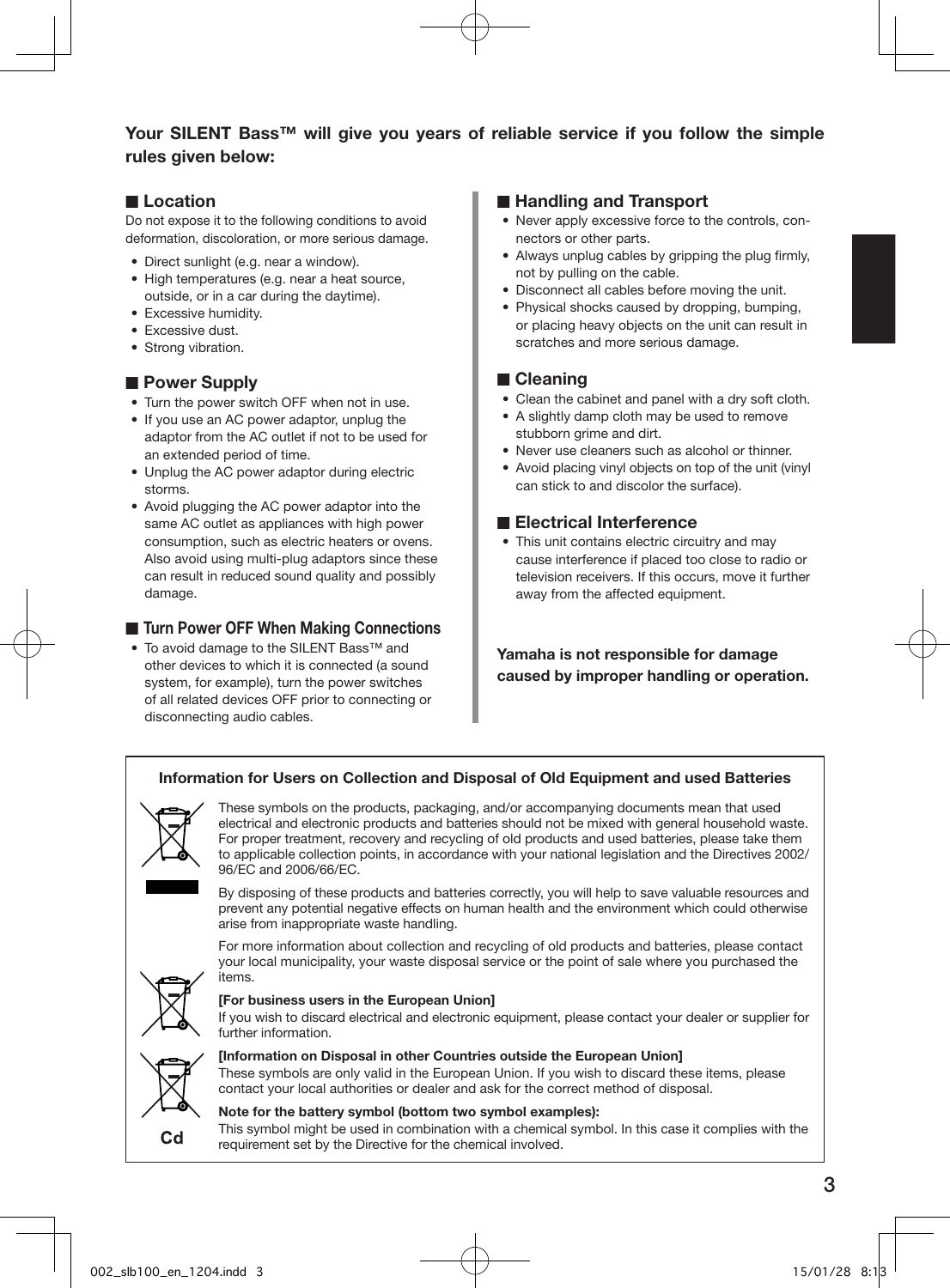## Main Body/Accessories

After opening the packaging, please check that all the parts listed below are included.

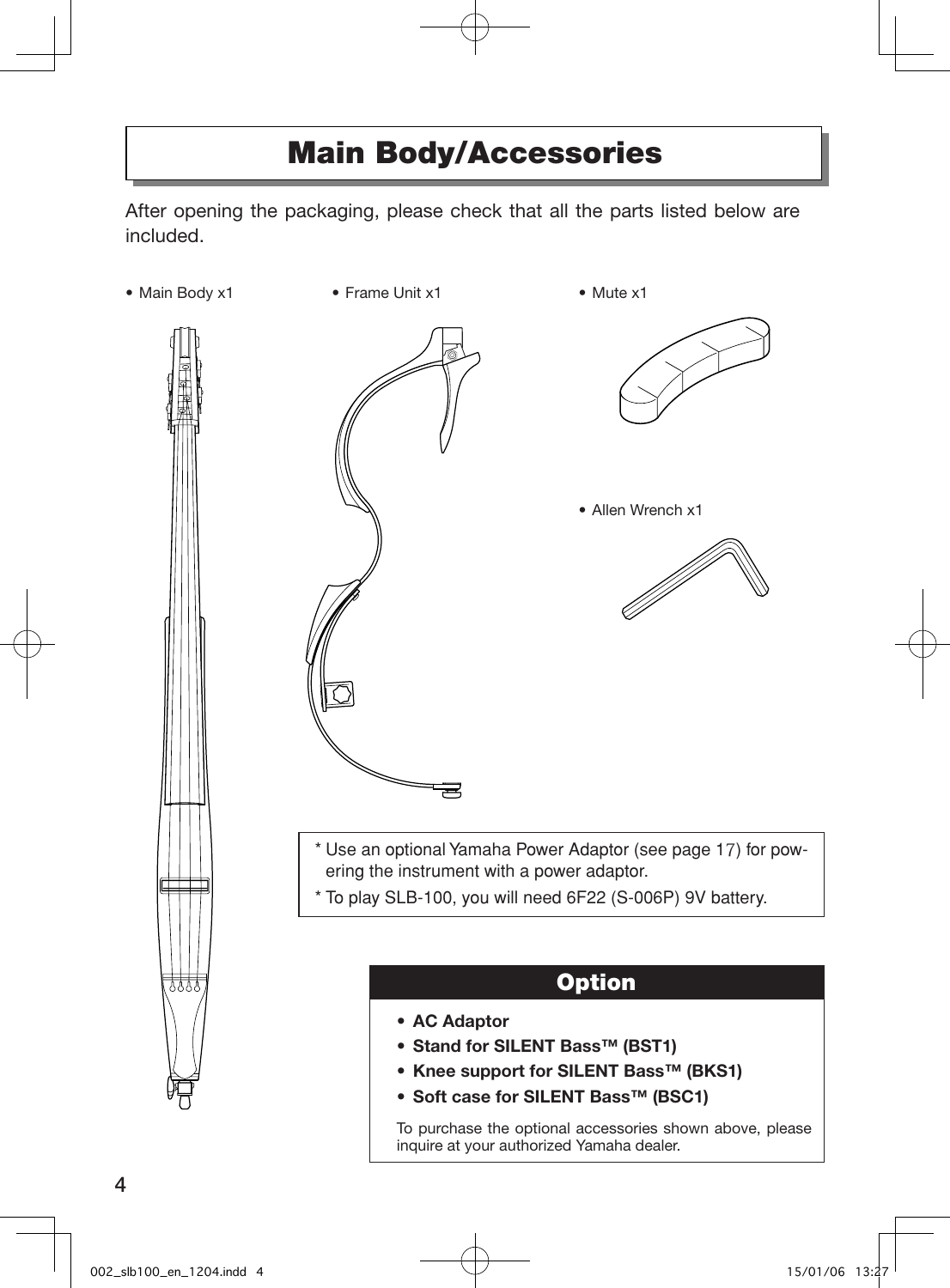## Nomenclature

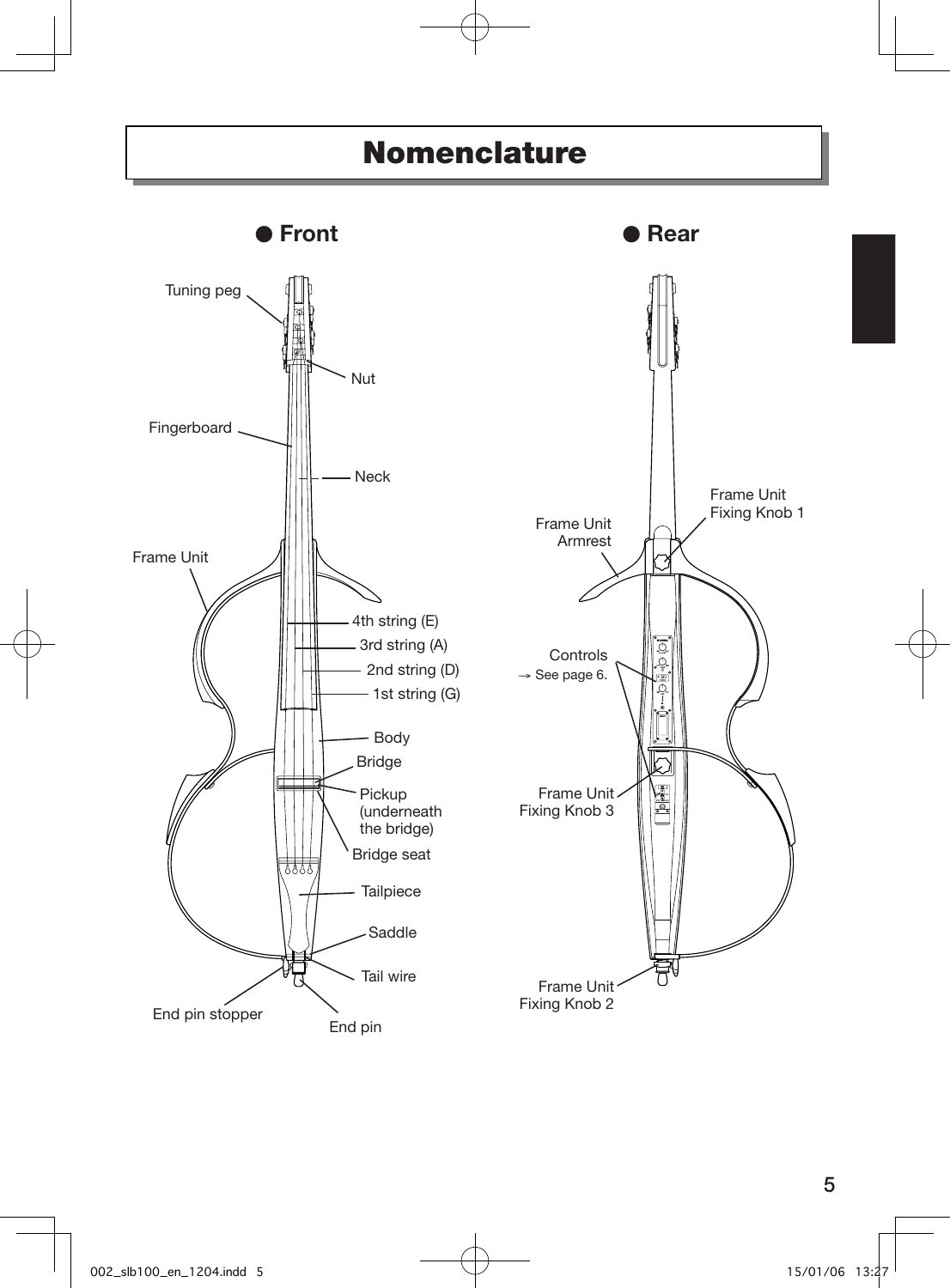



6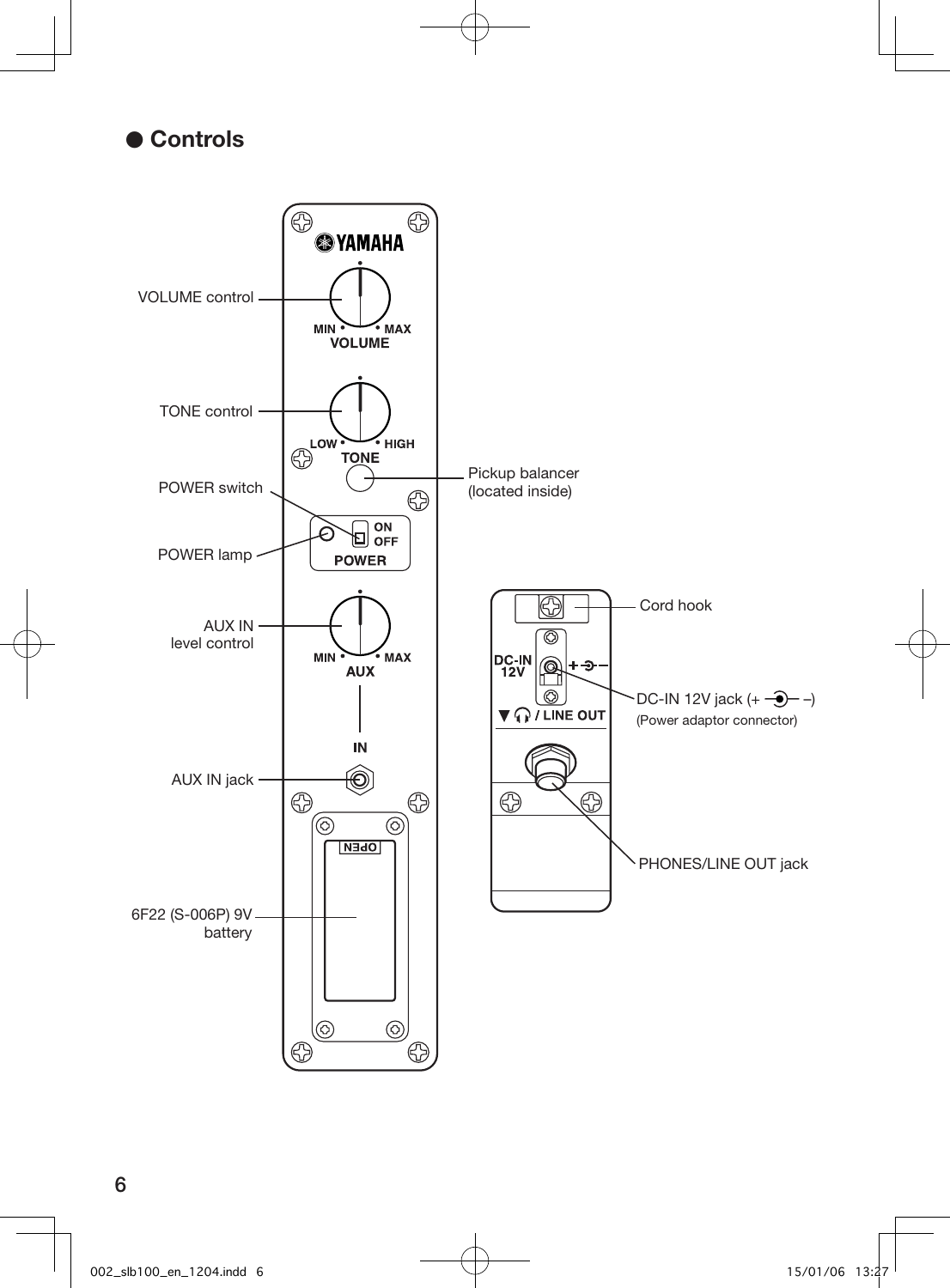## **Setup**

## ■ Tuning

The SILENT Bass™ is shipped from the factory with the bridge in place and the strings slightly loosened. The bridge's height is set to an average height.

Since the position of the bridge will sometimes shift during transport, please properly adjust the position of the bridge before tuning the strings.

- The lower side of the bridge supports the  $1<sup>st</sup>$  string (G), the higher side supports the  $4<sup>th</sup>$  string (E). When looking at the bridge from the side, the surface that has a sharper curve should face the fingerboard. (Facing up when in the playing position). **(Fig. 1)**
- The side of the bridge facing the tailpiece should be at a right angle compared to the body. **(Fig. 2)**
- The height of the instrument's bridge is adjustable. Turning the round legs clockwise will raise the bridge higher. Turning the round legs counter-clockwise will lower the bridge's height. **(Fig. 3)**



[Fig. 3 : Adjusting bridge height]



[Fig. 1 : Looking from the tailpiece]





- Before adjusting the bridge's height, make sure that the strings are loosened so that the legs can turn easily. If string tension is too tight and the legs are turned by force, it may result in damage to the bridge, pickup, etc.
- Make sure that both of the bridge's legs are adjusted to the same height. If both legs are not stable and string tension is increased, the bottom of the bridge will not have adequate contact with the pickup resulting in poor sound quality, noise, damage, etc. (Fig. 3-\*1)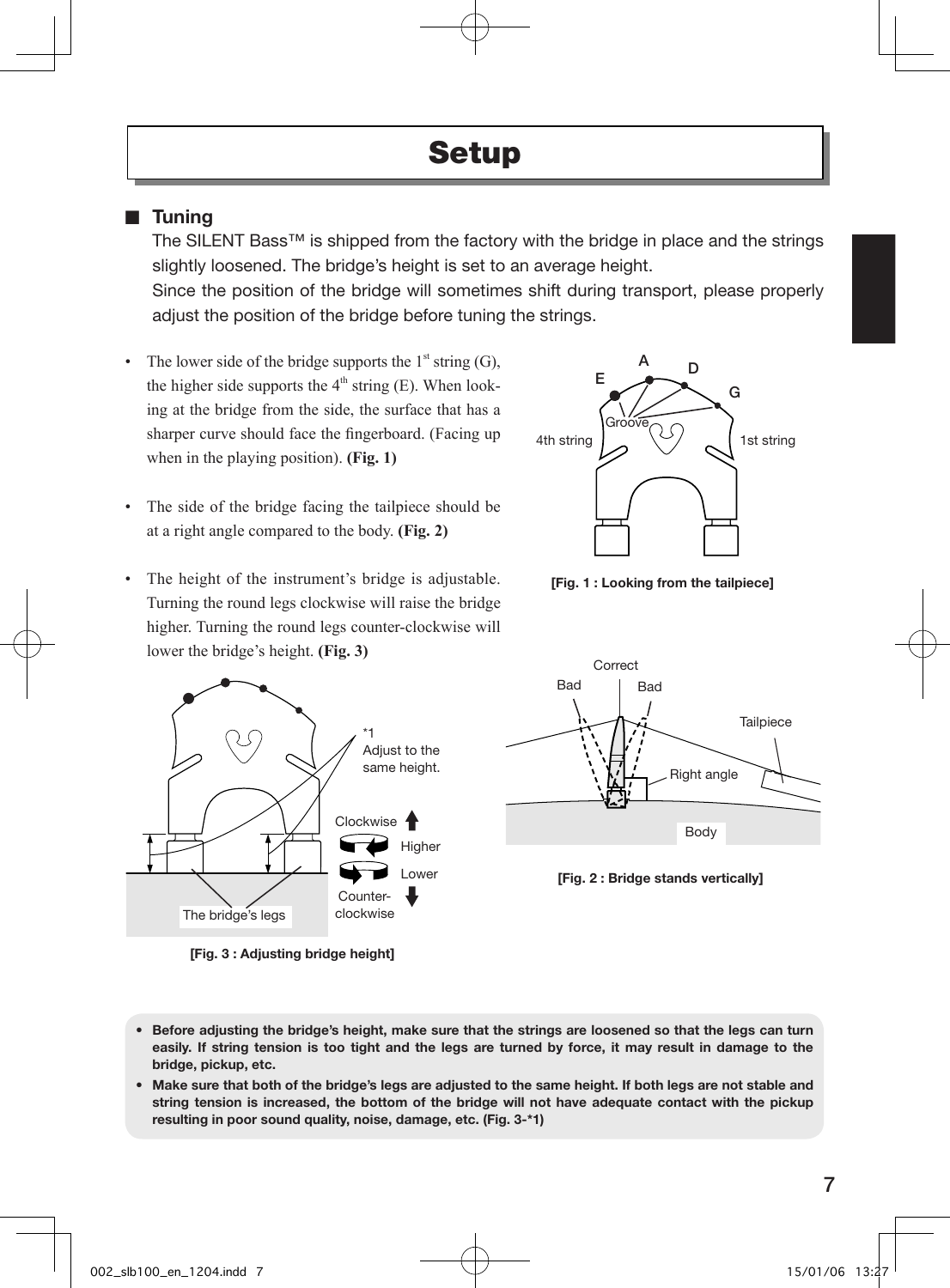• The strings are tuned to the following pitches. The 1st string is tuned to G, the 2nd string to D, the 3rd string to A, and the 4th string to E.

Use a piano, tuning fork, tuner, etc., and adjust the pitch of each string using the tuning pegs.

• After tuning is complete, make sure that the tailpiece side of the bridge is still properly aligned. If the bridge is leaning in either direction, slightly loosen the strings and carefully re-align the bridge using both hands.

Make sure that the Tail Wire is correctly positioned

on top of the Saddle.

Caution

- Tuning machine tension adjustment
- The tuning machine's tension that regulates the amount of pressure required to turn the tuners can be adjusted using the supplied Allen wrench.
	- \* If the tuning machine turns with very slight pressure  $\rightarrow$  Rotate the adjustment screw to the right (clockwise: A).
	- \* If the tension is tight and the tuning machine is hard to turn  $\rightarrow$  Rotate the adjustment screw to the left (counter-clockwise: **B**).







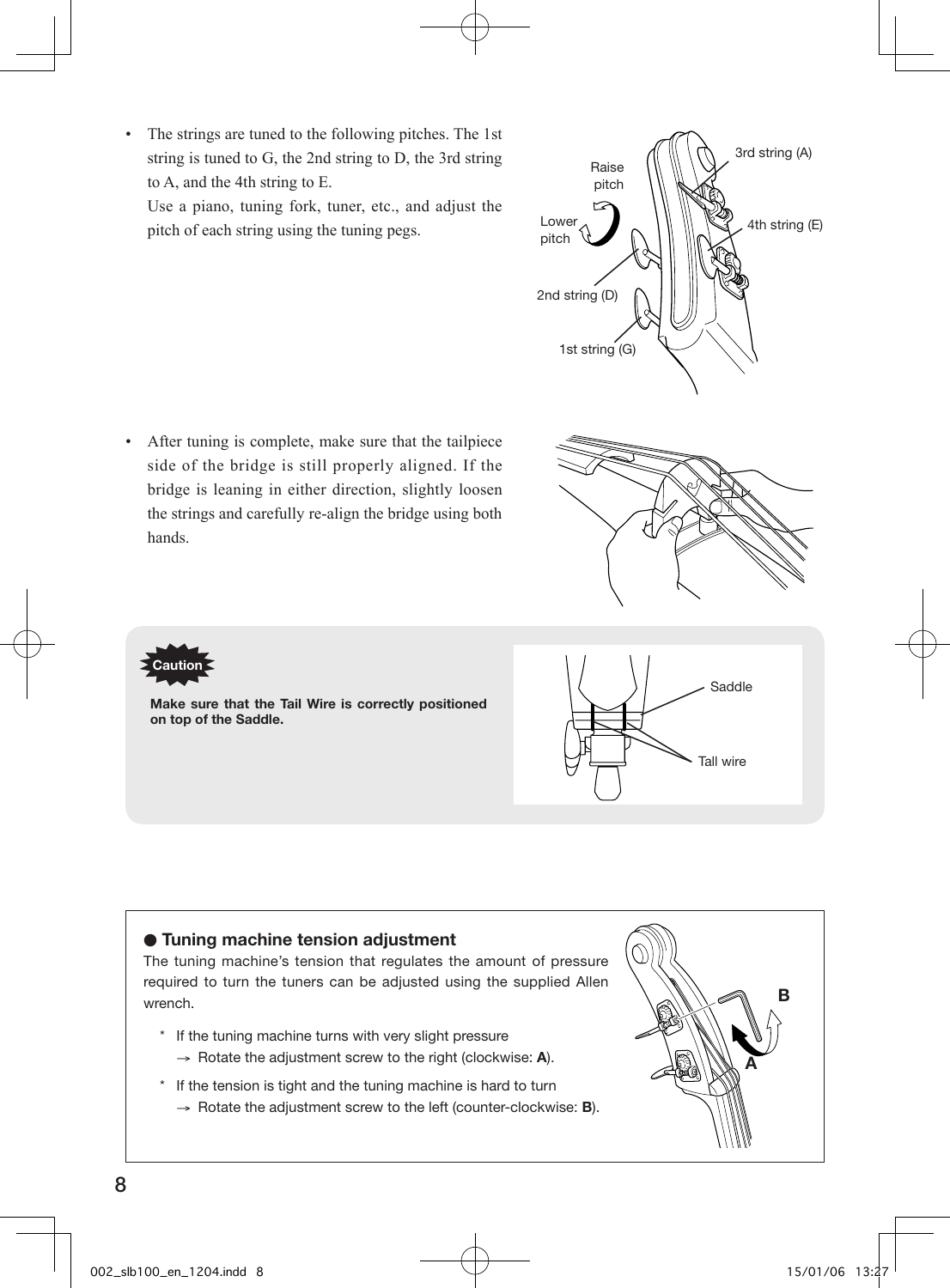## ■ Attaching the Frame Unit

The SILENT Bass™ is shipped from the factory with the Frame Unit removed from the main body.

Please properly attach the Frame Unit using the following procedure.

- **1** Open the frame unit's armrest until it comes in contact with the stopper.
- **2** Fully loosen the [Fixing Knob 2] located on the bottom end of the main body.
- **3** Align the cut end of the Frame Unit with the post above the [Fixing Knob 2] and fully insert. Then, align the notch at the top of the Frame Unit so it rests on the top of the bass' main body and slowly insert.
- **4** Turn the [Fixing Knob 1] located on the upper portion of the frame unit clockwise until it is tight, to attach the frame unit to the body.
- **5** Turn the [Fixing Knob 2] on the bottom end of the main body clockwise (looking from the bottom) until it is tight, to attach the frame unit to the body.
- **6** Align the [Fixing Knob 3], located on the center of the frame unit, with the Fixing Knob Plate located on the center of the main body, then turn clockwise to tighten.

When you move the frame unit's center section, be careful not to pinch your fingers, hand, etc.



This completes attachment of the frame unit.

To remove the frame, simply reverse the order of the previous procedure.

- Make sure that Fixing Knobs 1-3 are tightened firmly. If they are left loose, it may result in rattle or noise during performance.
- When transporting the instrument, always hold it by its neck or main body. Holding by the frame unit only may result in damage to the frame unit.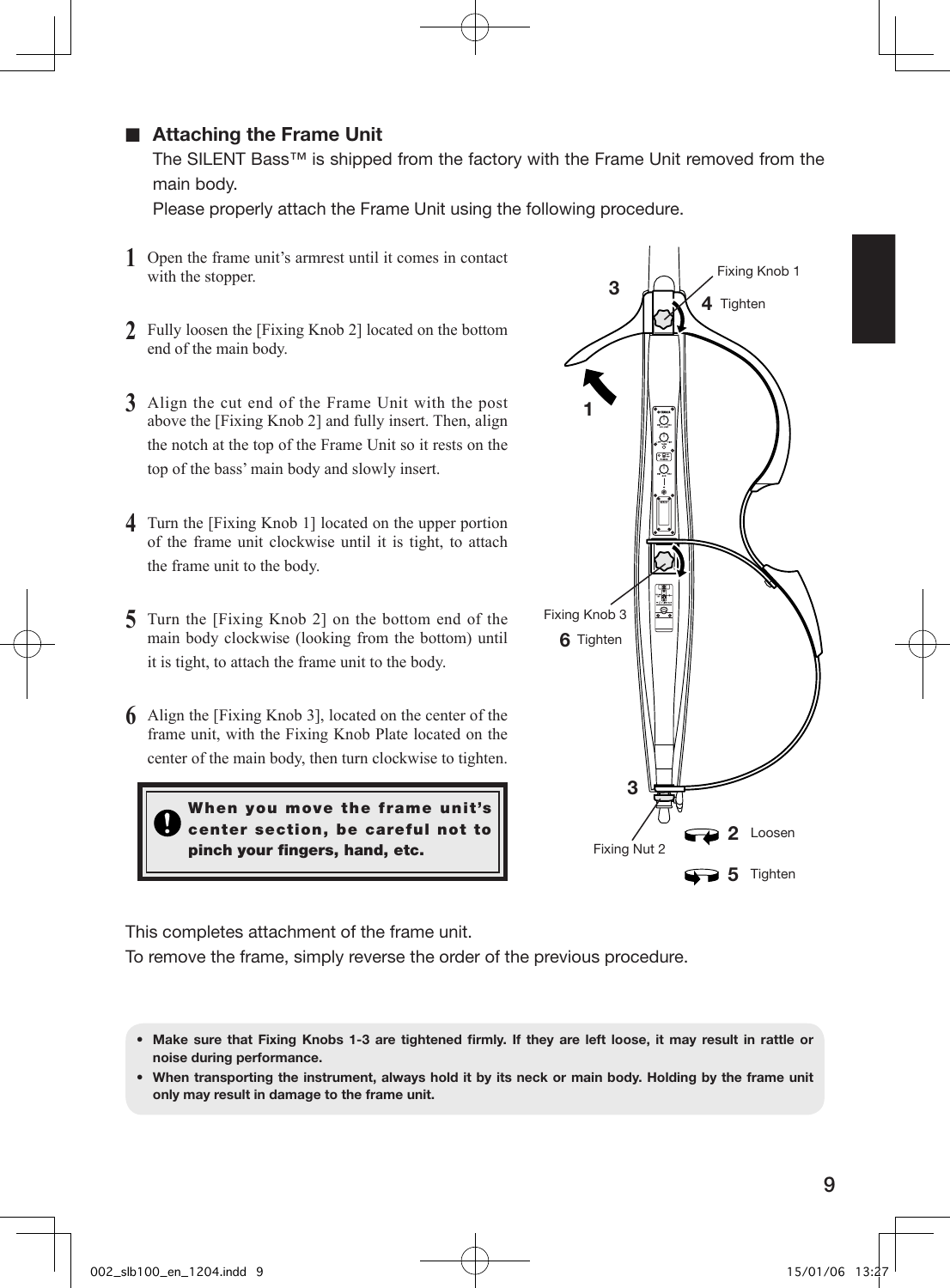## ■ About the End Pin

Loosen the end pin stopper, extend the end pin to a comfortable length for playing and firmly tighten the end pin stopper.

• Make sure the end pin stopper is secured firmly to prevent the instrument from falling while you play.



### ■ Putting the Bass into the Optional Soft Case

Before putting the bass into the optional SILENT Bass™ soft case, remove the frame unit from the SILENT Bass™ and pack the components into the case as shown in the diagram below.

- Use the Velcro® fasteners (2 locations) inside the case to secure the frame unit in place.
- When putting the bow in the soft case, make sure that it is first put into the hard bow case, then place the hard case in the pocket and secure with a Velcro® fastener (1 location).
- When the case is placed on its side with the instrument packed inside, make sure that the side holding the main unit is placed on the bottom (so the side with the frame is on top).



#### The soft case does not fully protect parts such as the bridge from damage.

The soft case is meant for storing and transportation of the instrument and protects it from dust, etc. Do not place the bridge so it is on the bottom of the case and do not cause damage to the instrument by placing objects on top of the case, hitting it, etc.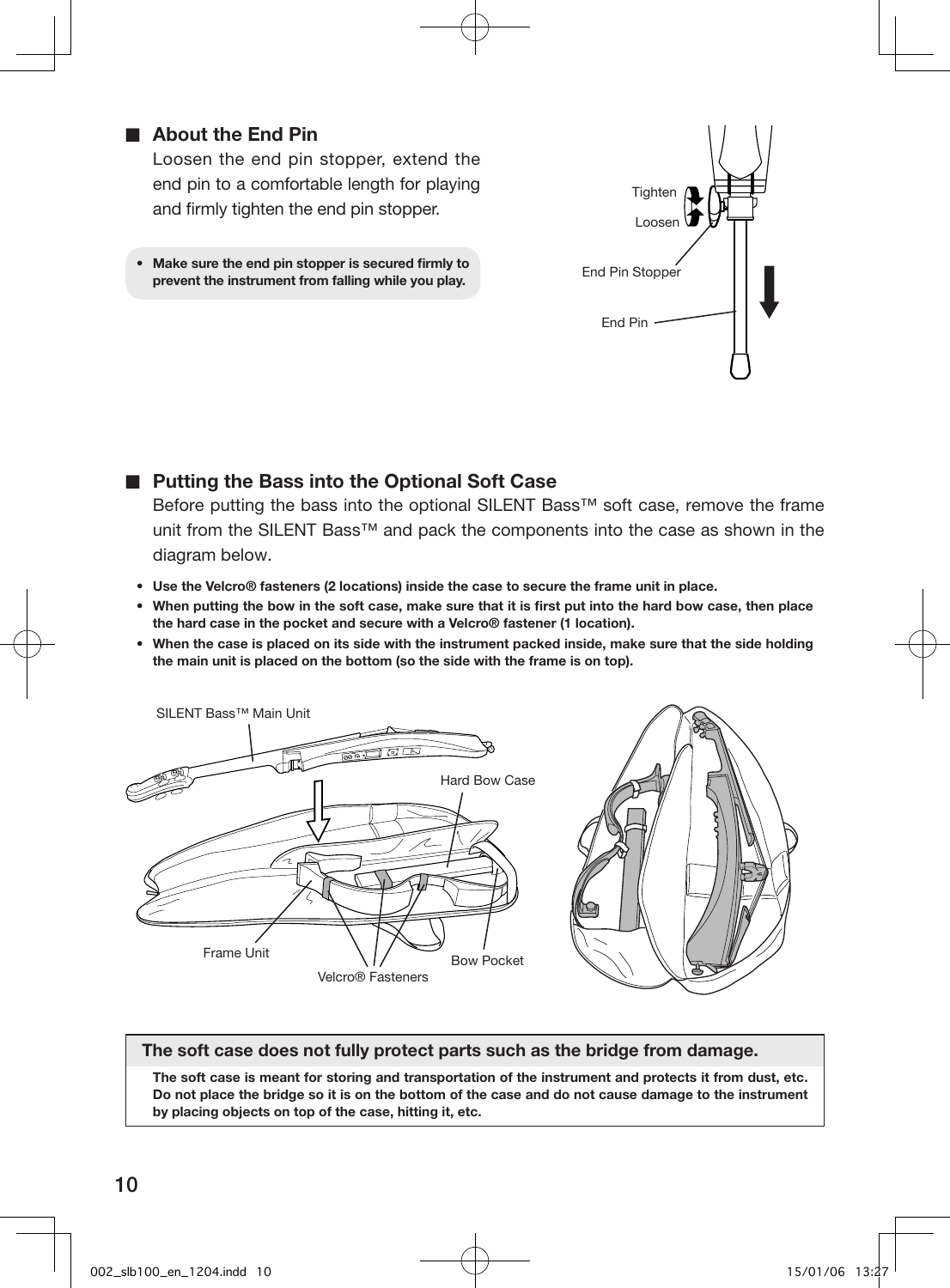## ■ Changing Strings

As the strings get old, sound quality will gradually decrease, and it will become difficult to tune the instrument. Change the strings as soon as you think they are getting old. Make sure you purchase Double Bass strings. The SILENT Bass™ uses a string length of 1,054 mm (41.5 inch).

- The end of the strings are sharp and can cut fingers. Use caution when changing strings.
- When changing or adjusting strings, do not put your face close to the instrument. The string may suddenly break resulting in eye or other unexpected injuries.

### Winding the Strings

- **1** Hook the ball located on the end of the string in the string hole on the tailpiece. At this time, make sure that the ball is properly inserted in the notch of the string hole.
	- \* If the ball end is bigger than the string hole, thread the string from the back of the tailpiece.



**2** Insert the other end of the string into the hole on the tuning peg. Rotate the tuning peg. As shown in the illustration, wind the string on the side away from the peg handle once around the peg, then return the string back overlapping that wind so that the remaining slack is wound gradually toward the peg handle. 1st (G) and 2nd (D) strings are shown on the left, 3rd (A) and 4th (E) strings on the right.

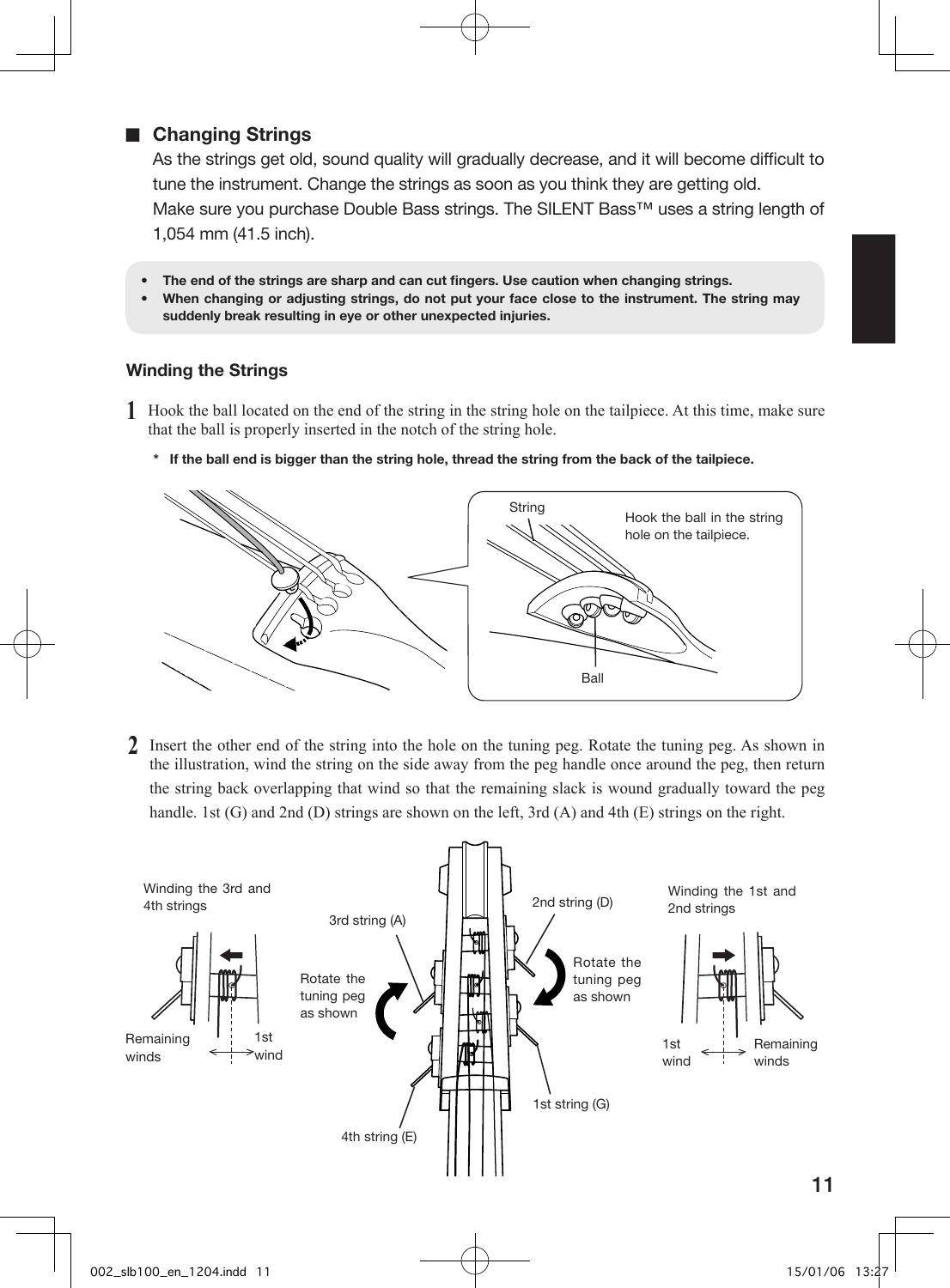Make sure the bridge is at a right angle.

Also, make sure each of the strings are positioned in their corresponding grooves.

\* Make sure the tailpiece side of the bridge stands vertically in relation to the body.



**3** Use a piano, tuning fork, tuner, etc., and adjust the pitch of each string using the tuning pegs.

#### \* Refer to the "Tuning" section (page 7).

- When the instrument is not being used for an extended period of time, loosen the strings.
- Before using the instrument, make sure that the bridge is positioned vertically. Damage to the bridge and poor sound quality may result if the bridge is not properly positioned.

#### ■ About the Mute

Due to the design of the Yamaha SILENT Bass™, the pickups also pickup vibration of the strings between the bridge and the tailpiece. At times this extraneous vibration may occur. If the sound is unpleasant, attach the supplied mute to the strings near the upper end of the colored thread wrapping on the strings as shown in the illustration below.

• The mute will have little effect if it is attached midway between the bridge and the tailpiece. Please take note.

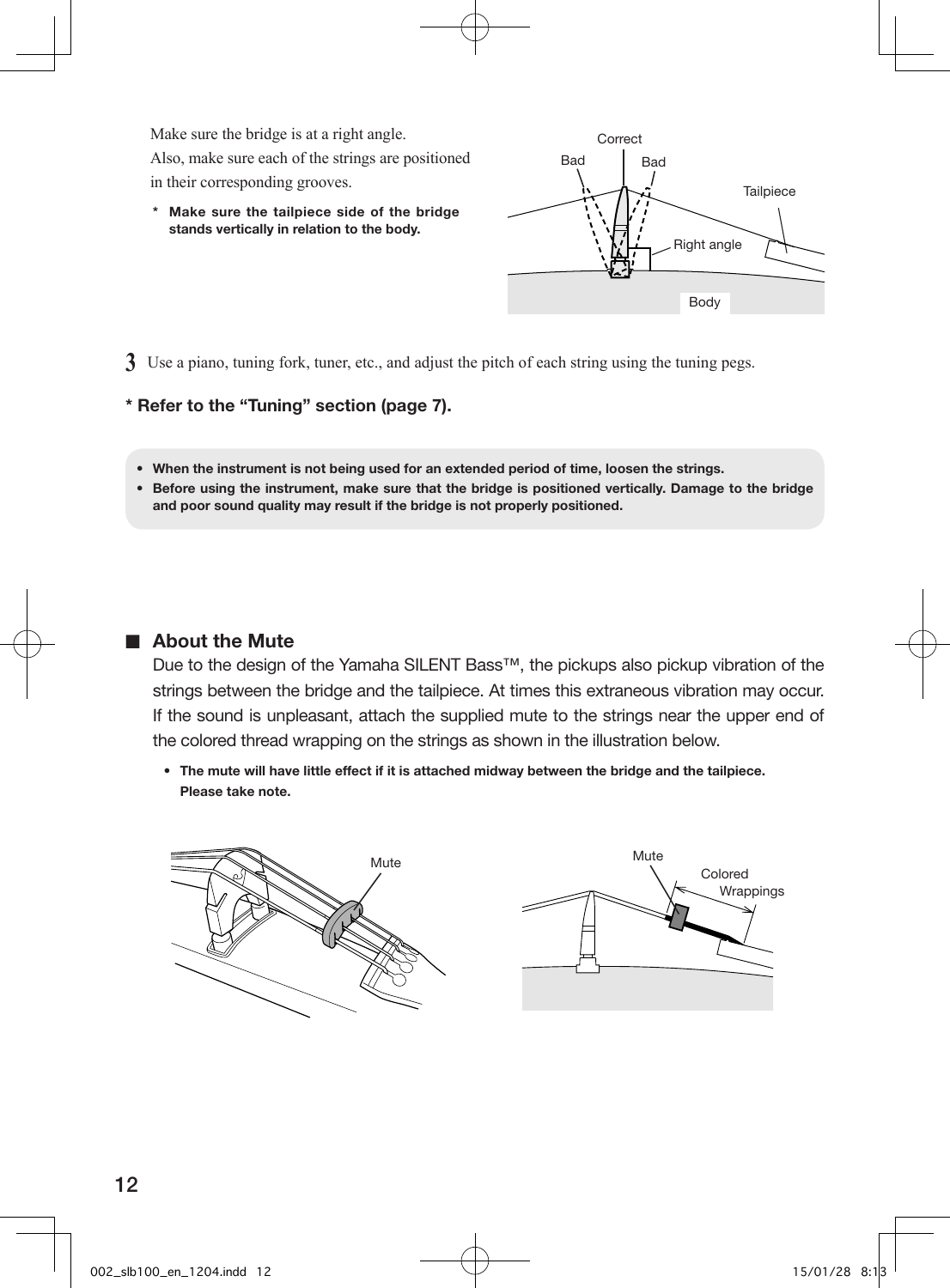## Power Supply

The SILENT Bass™ can be operated with either battery or AC power. Always turn the power switch on the rear panel OFF before making AC power connections or replacing the battery.

## ■ Using the Battery

- **1** Open the battery case located on the backside of the instrument by pulling the tab labeled "OPEN" toward you, then open the battery compartment cover.
- **2** Insert the battery (6F22:S-006P) into the battery compartment. Take careful note of the polarity markings  $(+/-)$  as shown in the illustration when inserting the battery.
- **3** Close the battery compartment cover and push the battery case all the way back into the instrument body.

\* For customers in the Netherlands

Bij dit produkt zijn batterijen geleverd. Wanneer deze leeg zijn, moet u ze niet weggooien maar inleveren als KCA.



When the battery is low, the lamp will dim and the sound may become distorted or noisy. When these symptoms occur, please take note of the following precautions and replace the battery.

- When replacing the battery, purchase a replacement battery that properly fits the battery holder (battery designs differ among makers). Too big a battery may damage the instrument. Too small a battery may result in poor conductivity.
- Always follow the +/– signs when inserting the battery. Improper insertion may result in fire.
- To prevent possible damage to the unit due to battery leakage and unnecessary power drain, remove the battery from the unit when it is not going to be used for an extended period of time.

## ■ Supplying AC Power

AC adaptor is optional, please purchase the optional power adaptor (Refer to page 17).

- **1** Plug the adaptor's DC output cable into the SILENT Bass™'s DC IN 12V jack located on the back of the instrument, making sure the plug is firmly inserted into the jack.
- **2** Plug the AC adaptor into a convenient wall AC power socket.
- Battery power is automatically disconnected when the AC adaptor is connected.
- When the AC adaptor is used, the batteries may leak. To prevent leakage we recommend that you remove the batteries from the instrument.
- When using an AC adaptor, make sure you use only the appointed compatible adaptor. The use of an incompatible adaptor may result in damage to the instrument or cause fire, etc. Please use with caution.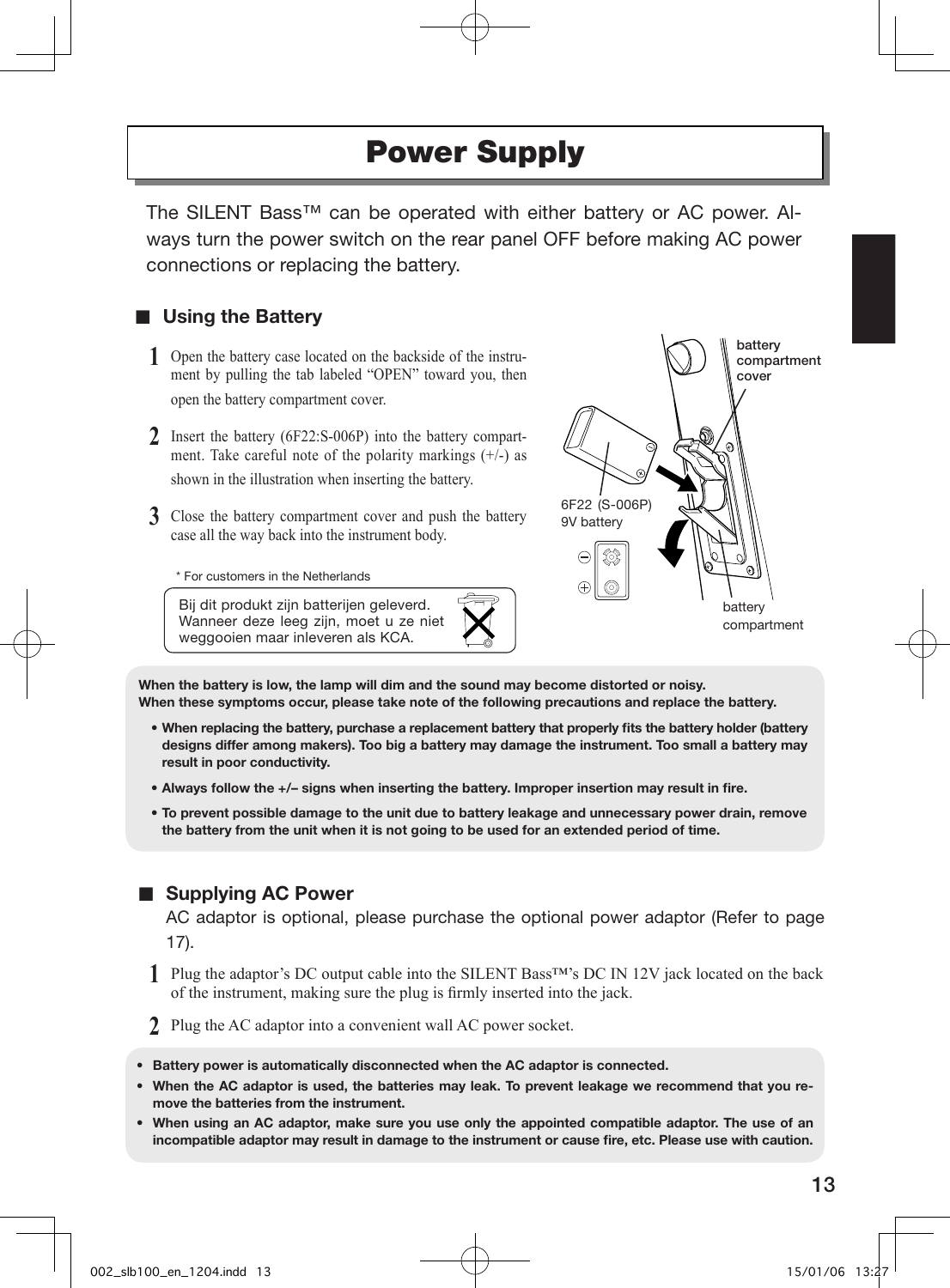## Connecting External Devices



When connecting the instrument to external audio equipment, check the jack size and make sure to use a plug size that corresponds to the jack being used, and properly connect the cable to the jack.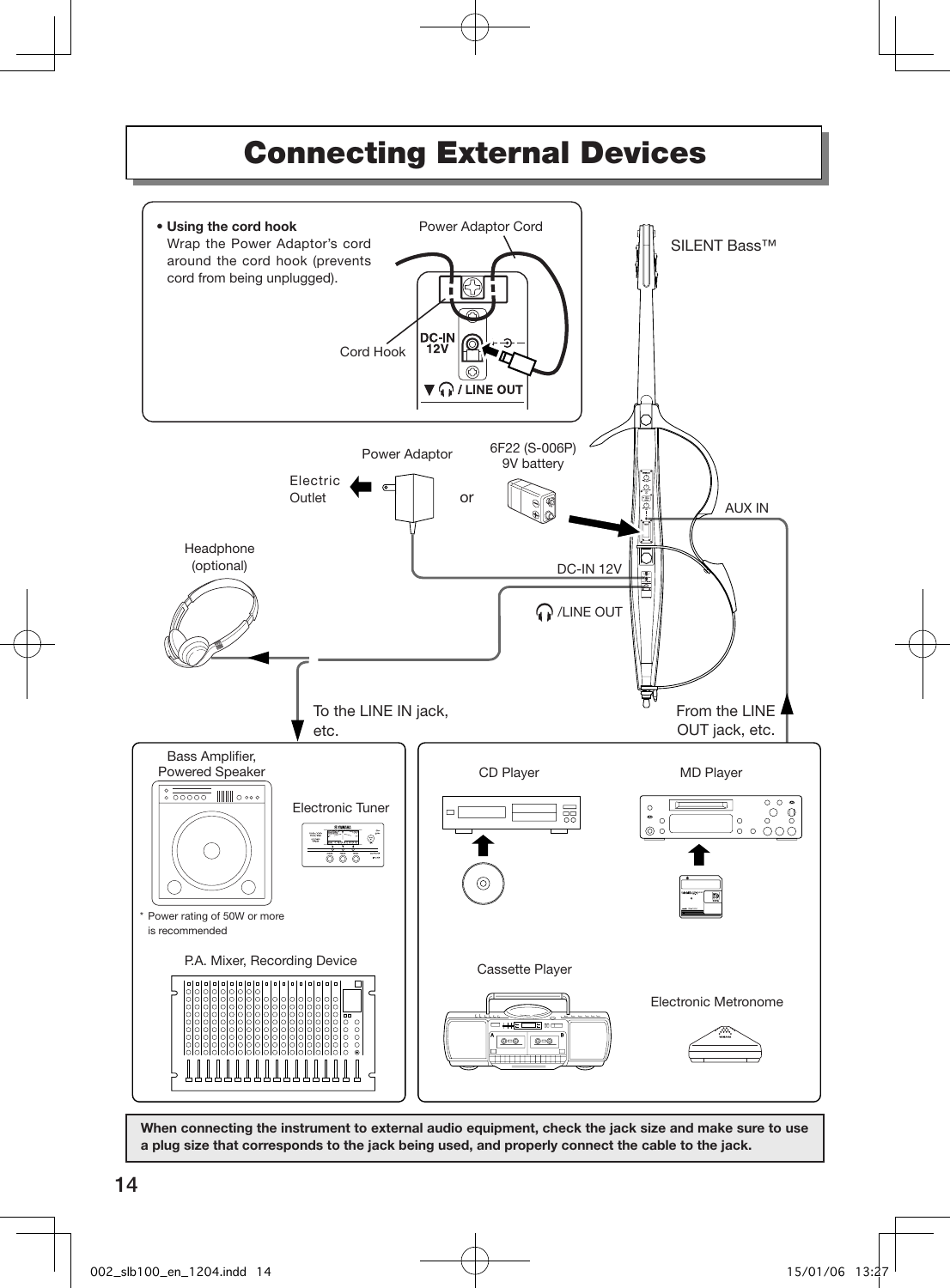## ■ AUX IN jack

- The AUX IN jack, located on the rear of the instrument, can be used to connect an external stereo signal source to the SILENT Bass<sup>™.</sup> Connecting the audio output of a CD player, cassette player, etc. to the instrument allows you to play along with the external audio source.
- The AUX IN jack's signal level can be controlled with the AUX IN level control.
- The VOLUME control is used to adjust the total level of the output signal. This signal contains the AUX IN signal that is controled by the AUX IN level control knob too.

## ■ LINE OUT jack

• The  $\bigcap /$ LINE OUT jack located on the rear panel provides stereo output for the SILENT Bass™ (the bass signal is mono while the AUX IN signal is stereo).

When a device other than headphones is used for monitoring the instrument, use an optional stereo phone plug cable (or monaural phone plug cable) to connect the instrument to the audio input jack of a bass amplifier, external powered speaker, mixing console, etc., to listen from external audio equipment or recording. You can also connect this jack to the IN-PUT jack on an electronic tuner and tune the SILENT Bass™ like an electronic instrument using the instrument's output signal.

- Before connecting the SILENT Bass™ to any external devices, make sure that the power of all related devices is turned OFF. Set the volume level of any external audio sources to the minimum level before connecting anything. High volume settings could cause damage to the equipment and your hearing.
- If a connection cord is unplugged while the power is ON, it may result in damage to the equipment. The sudden shock to your ears may be great, so please use with care.
- Be careful not to step on the cord. The cord may break, equipment may be damaged, and this may cause a substantial shock to your ears.
- The signal from the SILENT Bass™'s output jacks must NEVER be returned to the AUX IN jack, either directly or through external equipment. Doing so will result in feedback which may cause damage to the internal electronics.
- When a powered speaker is connect to the  $\bigcap$  /LINE OUT jack, speakers with inadequate power ratings may distort due to the low frequencies produced by the instrument. For sufficient headroom, used powered speakers with a power rating of 50 watts or more.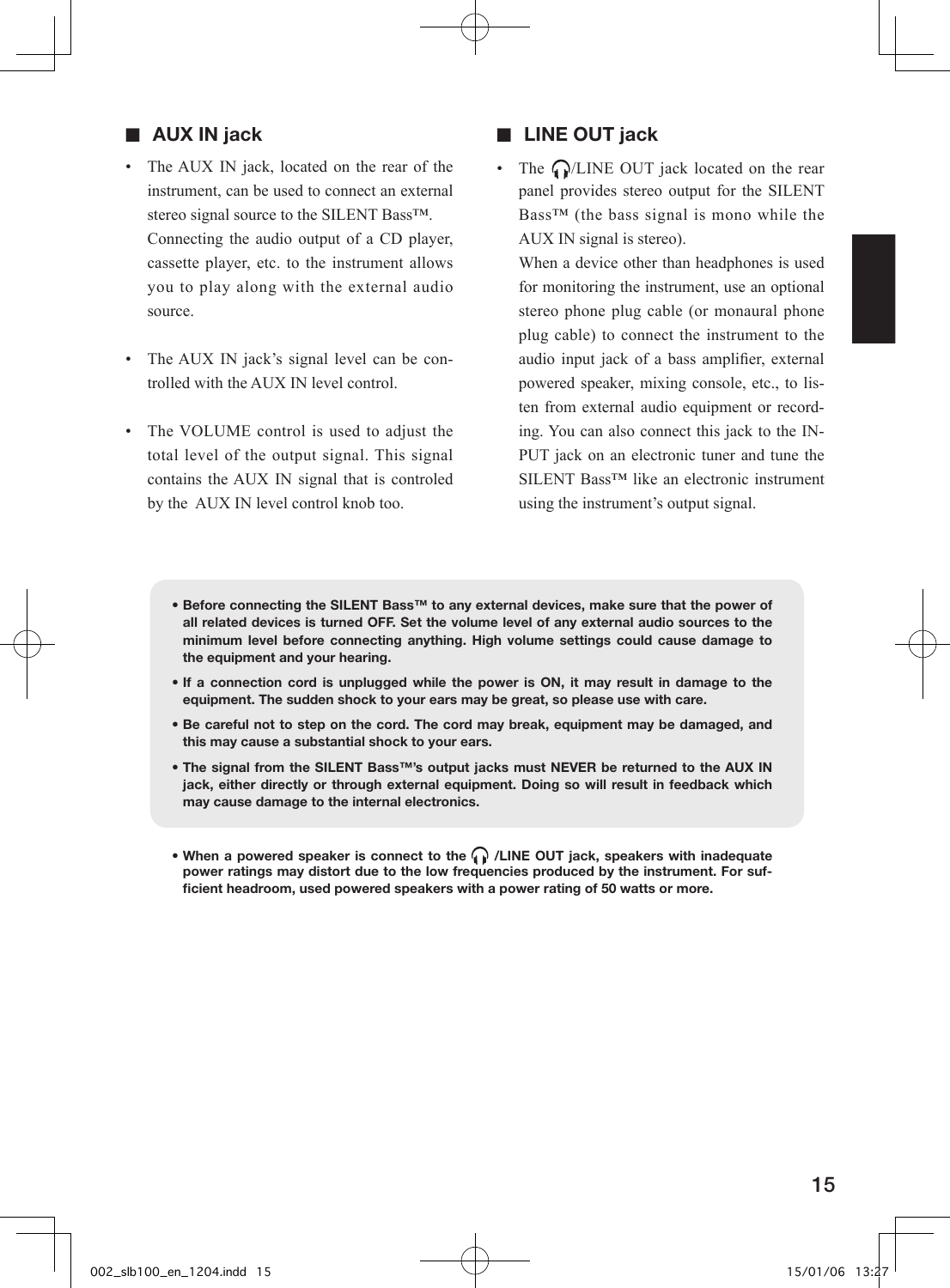## Using the Controls

- **1** Turn the POWER switch on the rear panel to its "ON" position. The SILENT Bass™ will be powered and the lamp will light.
- **2** Use a cable with a standard 1/4 inch phone plug to connect the  $\bigcap$ /LINE OUT jack on the rear panel to the input jack on a bass amp or powered speaker, etc.

Also, connecting a pair of headphones to this jack will allow you to practice in private without the use of an amp.

- Before making any connections, make sure the volume is turned down on the amplifier, powered speaker, etc. or its power is switched OFF.
- Do not make any connections when you are wearing the headphones over your ears.
- **3** Rotate the VOLUME dial to adjust the volume to a suitable level.
	- When using the headphones, do not operate at high volume levels for long periods of time. Doing so can lead to irreparable damage to your hearing.
	- If the sound is distorted when playing strongly, try turning the volume knob slightly to the left.

**4** Use the TONE dial to control the instrument's tone quality. Rotate the dial to the right (HIGH) to increase high frequencies. Rotate the dial to the left (LOW) to increase low frequencies.



The lamp lights

#### ● Pickup balance adiustment

The SILENT Bass™' pickup system consists of two sensors, one for low strings the other for high. Depending upon the type of strings and your playing style, you might want to adjust the balance of the high and low sensors. If so, please use the following procedure.

**1** Remove the rubber cover located under the TONE knob on the rear section of the main body.

#### \* Do not lose this cover.

**2** Use a non-conductive screwdriver (made of plastic or resin so it does on conduct electricity) to turn the balance control located inside the hole and adjust the balance. Turn to the right (clockwise) to increase the volume of the high sensor. Turn to the left (counter-clockwise) to increase the volume of the low sensor.

\* Do not turn the balance control too much.

**3** After adjustment is complete, replace the rubber cover.

 $HINT$  If your playing uses mostly a pizzicato style, we suggest slightly boosting the bass side. If you mainly use a bow, a center setting may be best.

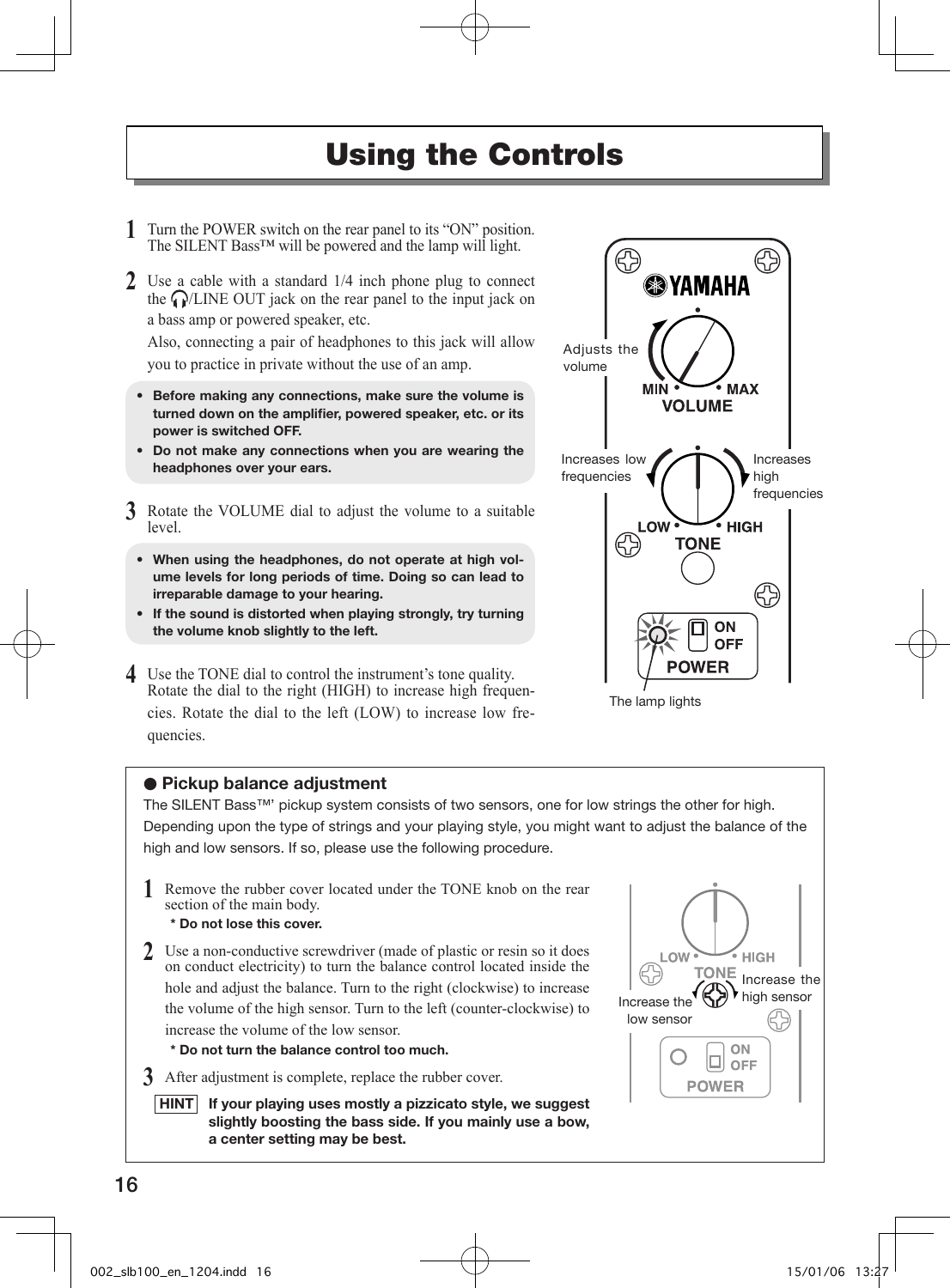# Specifications

| <b>Neck</b>                                                  | Maple                                                                                                                                                                                                                                                                                                                                                                                                         |  |
|--------------------------------------------------------------|---------------------------------------------------------------------------------------------------------------------------------------------------------------------------------------------------------------------------------------------------------------------------------------------------------------------------------------------------------------------------------------------------------------|--|
| <b>Body</b>                                                  | Spruce + Mahogany                                                                                                                                                                                                                                                                                                                                                                                             |  |
| Fingerboard                                                  | Rosewood                                                                                                                                                                                                                                                                                                                                                                                                      |  |
| <b>Bridge</b>                                                | Maple (height is adjustable)                                                                                                                                                                                                                                                                                                                                                                                  |  |
| <b>Frame Unit</b>                                            | Beech + Aluminum frame                                                                                                                                                                                                                                                                                                                                                                                        |  |
| <b>Tuning Pegs</b>                                           | Custom Worm Gear Type                                                                                                                                                                                                                                                                                                                                                                                         |  |
| <b>Tail Piece</b>                                            | Ebony                                                                                                                                                                                                                                                                                                                                                                                                         |  |
| <b>Strings</b>                                               | Contra Bass Strings (Ball-end type)                                                                                                                                                                                                                                                                                                                                                                           |  |
| <b>Sensors</b><br><b>Connectors/Controls</b><br><b>Power</b> | 2 Piezo Pickups<br>• AUX IN (w/Level Control)<br>• • • (Headphone)/LINE OUT output jack for<br>normal use.<br>• Volume<br>• Tone control<br>• POWER Switch (OFF/ON)<br>• Battery: 6F22(S-006P)/6LR61 9V battery x1*<br>*Rechargeable batteries cannot be used.<br>• Power Adaptor (sold separately): Yamaha<br>PA3C (for use in Japan), PA130 (for use inter-<br>nationally), DC 12 V/700 mA $+$ $\bigodot$ - |  |
| <b>Power Consumption</b>                                     | 2.5W (with the PA3C), 1.0W (with the PA130,<br>PA130A), 1.1W (with the PA130B)                                                                                                                                                                                                                                                                                                                                |  |
| <b>Battery Life (Continuous Use)</b>                         | Using Manganese battery: approximately 12 hours<br>Using Alkaline battery: approximately 24 hours                                                                                                                                                                                                                                                                                                             |  |
| <b>String Length</b>                                         | 1,054 mm (41.5")                                                                                                                                                                                                                                                                                                                                                                                              |  |
|                                                              | Dimensions (with the frame attached and the End Pin fully contracted)<br>1,735 (L) x 525 (W) x 435 (H) mm<br>68.3" (L) x 20.7" (W) x 17.1" (H)                                                                                                                                                                                                                                                                |  |
| Weight                                                       | approximately 10 kg (22 lbs.)                                                                                                                                                                                                                                                                                                                                                                                 |  |

\* Design and specifications are subject to change without notice.